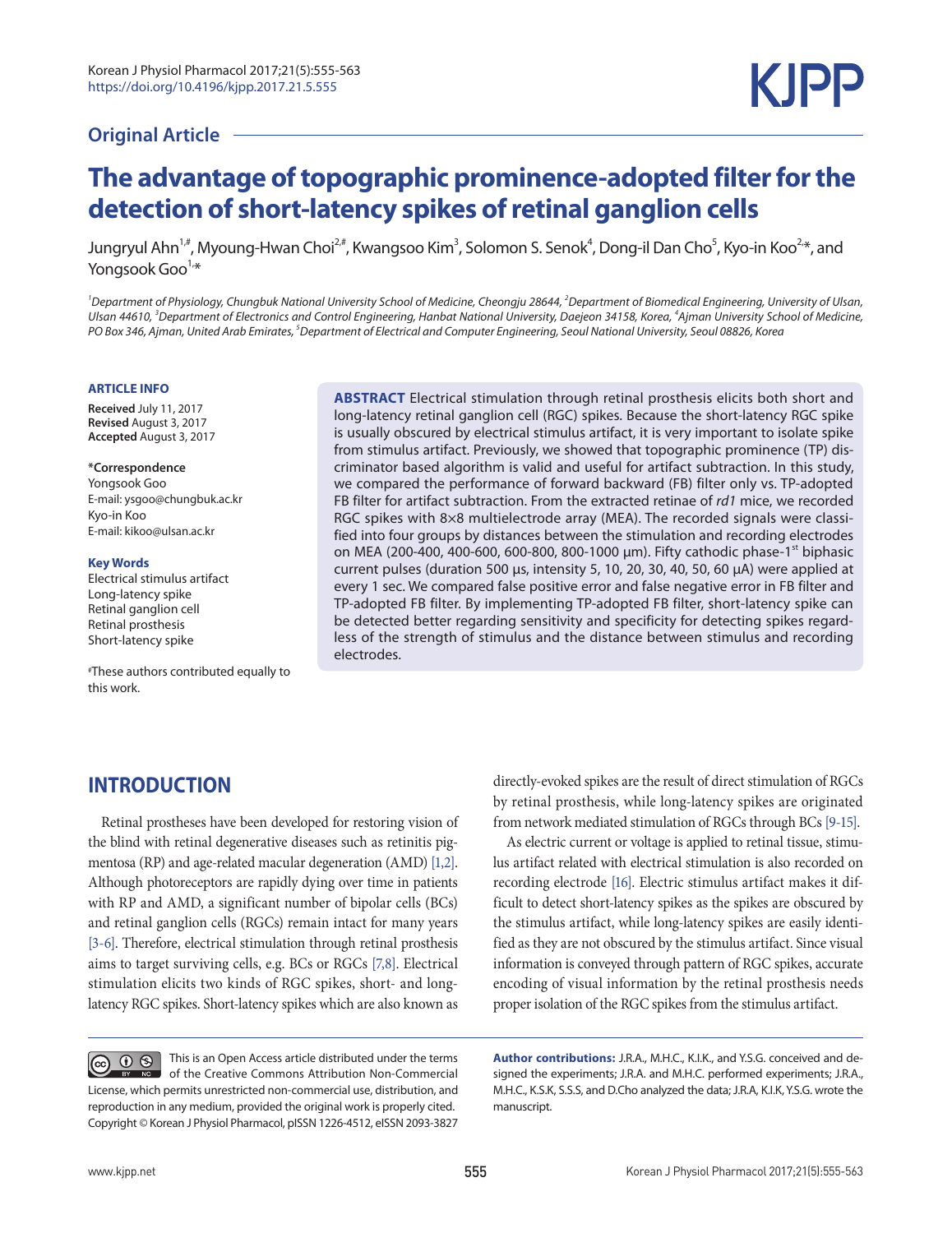Several methods have been developed to remove stimulus artifact from RGC spikes such as frequency based filtering [17], tetrodotoxin application [13,18,19], template subtraction method [20], sample and interpolate technique [21], and algorithmic approach e.g. subtraction of artifacts by local polynomial approximation (SALPA) [22-24]. All fore-mentioned methods have mutually exclusive pros and cons. Therefore, in our previous paper, we proposed topographic prominence (TP)-adopted artifact subtraction algorithms to acquire short-latency spikes from stimulus artifact and we showed its validity as stand-alone or supplementary to other artifact subtraction algorithms like SALPA [25].

However, in our previous paper, we evaluated the performance of filters after TP adoption, it is combined effect of filter and TP discriminator. We never differentiated whether the good performance originates from the filter itself or TP-discriminator. Here, in this study, we compared TP-adopted vs. non TP-adopted algorithm and we proved applicability of TP-adopted algorithm in various stimulus conditions.

#### **Methods**

#### **Topographic prominence**

In order to detect short-latency spikes of retinal ganglion cells, the topographic prominence was utilized. Concept of the topographic prominence originated from the earth sciences such as geology and geography [26]. The topographic prominence characterizes height of mountains as the relative height of a peak above the lowest contour that surrounds itself without encircling any higher peak. Procedures to measure the topographic prominence of a signal is as follows:

1. Find local peaks of the signal (Fig. 1B).

2. Extend horizontal lines from the peaks found toward the left and right direction until they reach the signal (Fig. 1C).

3. Find the each minimum point of the signal in each horizontal line. (Fig. 1D).

4. The higher valley point defined in the Step 3 specifies the baseline of the topographic prominence (Fig. 1E). The height from this baseline to the peak is the prominence of the peak (Fig. 1F).

For detecting the short-latency responses, we used width at half height of the topographic prominence (Fig. 1G). If the width at half height of a topographic prominence is over 0.4 ms, we consider this peak as a stimulus artifact because the depolarization time of the normal spike is usually within the range of 0.4 ms [27].

#### **Artifact subtraction**

Fig. 2 is a flow chart of our signal analysis process for artifact subtraction. First step is stimulation artifact suppression method known as depegging [28]. Our square-shaped stimulus signal

induced a huge artifact resembling the stimulus signal shape. This huge artifact does not have any responded spike information from the stimulated RGCs. Therefore, the depegging step sets the stimulus artifact to zero to avoid misinterpreting them as the evoked spikes. After the depegging step, 100 Hz high pass filter is applied for baseline smoothing.

Overall, in most previous reports based on frequency filters, these smoothed signals passed through the frequency filters are featured by their own ideas. In our study, before the filtering, the proposed topographic discriminator distinguishes the smoothed signal either to pass through the forward-backward (FB) frequency filter, or just to convert as zero without any filtering.

Specifically, in the smoothed signal, a mountains-like signal over 1.6 ms width is regarded as a residual artifact of the depegged artifact. In here, the mountains-like signal means that a



**Fig. 1. Concept of the width at the half height of the prominence.** (A) The raw data which could be any kind of data, for example, recorded neuronal signal, geological height information, etc. (B) The process of finding local peaks of the signal. (C) Extending horizontal lines from the peak found (peak 3, green arrow head) toward the left (red colored dotted line) and right direction (black colored dotted line). (D) Finding the minimum point of each valley below each horizontal line. (E) Selecting the baseline of peak 3. (F) Defining the height of the prominence (black arrow) of peak 3. (G) Calculating the width at the half height of the prominence.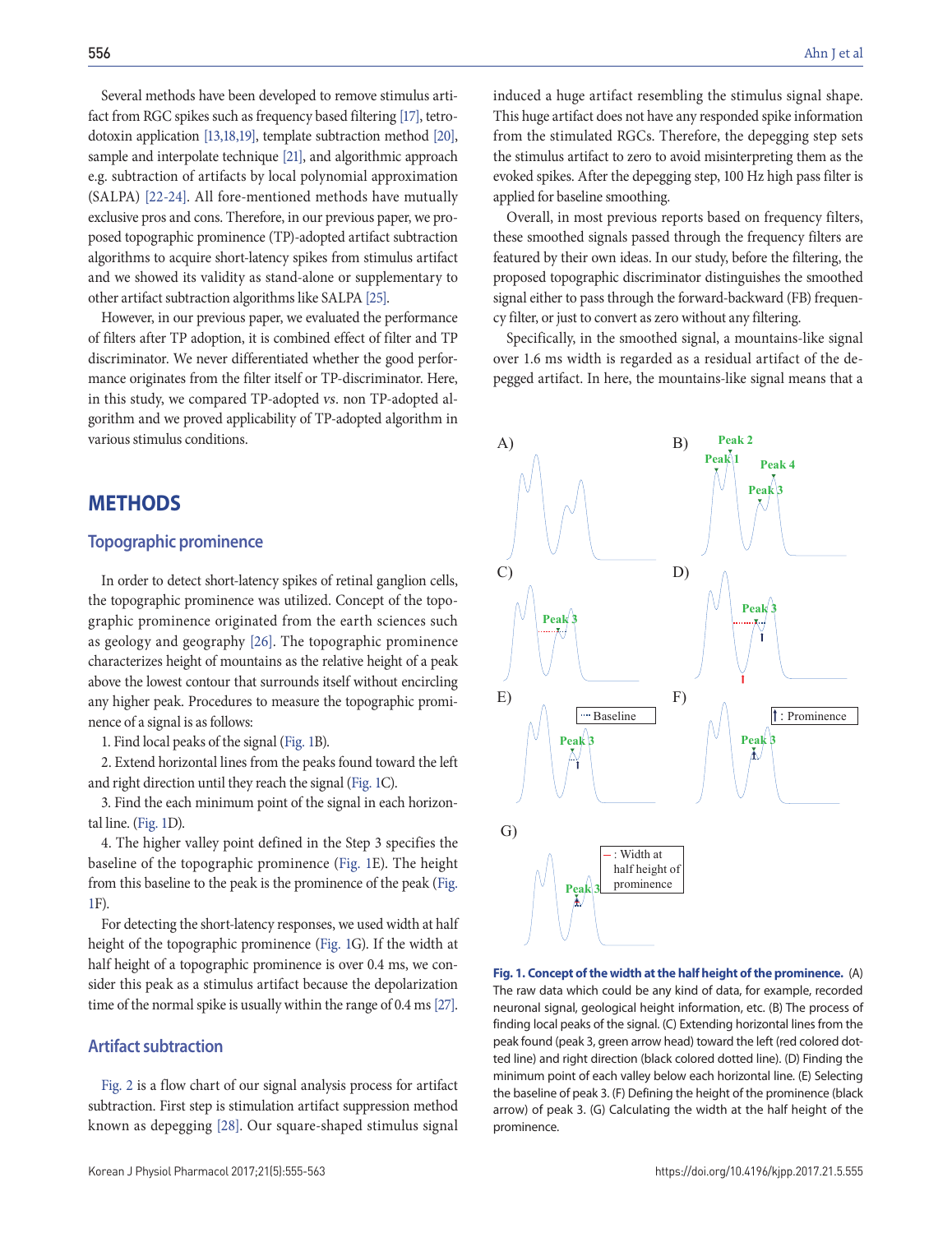

557

#### **Receiver operating characteristics**

evoked RGC spike finally.

In order to evaluate the proposed topographic prominence discriminator, the discriminated signal was evaluated using the receiver operating characteristics (ROC) analysis. The ROC analysis is one of the most common techniques to visualize the performance of a binary classifier. The ROC organizes decisions of the binary classifiers into four groups: true positive, true negative, false positive, and false negative [29]. The sensitivity and specificity are calculated, as follows:

ground noise. The over-threshold signal is determined as the

$$
sensitivity = \frac{true \ positive}{(true \ positive + false \ negative)}
$$

 $specificity = \frac{true \ negative}{time}$ (true negative+false positive)

**Fig. 2. Flow chart of artifact subtraction.** The depegging step changes saturated artifact value to zero. After the depegging, the remaining signals are filtered with 100 Hz high pass for baseline stabilization. In the process of TP-adopted FB filtering, residual artifacts (over 1.6 ms duration) are separately examined. If the duration at the half height of prominence is under 0.4 ms or if the full duration of the wave is under 1.6 ms, the signal is processed with 500 Hz high pass filtering for spike detection. The signal containing the spike-candidates is then thresholded for spike detection.

signal starts from a zero level and then ends to zero level having at least one peak. Usually width of the RGC spike is less than 1.6 ms [27]. Therefore, the mountains-like signal over 1.6 ms has much chance embracing one or more RGC spikes. Every peak in the residual artifact is checked whether it is the RGC spike or not using the topographic prominence discriminator, as above described. If the width at the half height of the topographic prominence in the residual artifact is less than 0.4 ms (the usual depolarization time of the RGCs), the peak is regarded as candidates of the evoked RGC spike. This detected peak in the residual artifact is processed by 500 Hz FB high pass filter for thresholding. Under-1.6 ms signal among the mountains-like signal is processed by 500 Hz FB high pass filter for the thresholding as well. On the other hand, wider width of the topographic prominence at half height is considered as noise so that the noise peak is converted to zero. The FB high-pass-filtered signal is investigated by following threshold:

Threshold= $4\times\sigma_n$ 

$$
\sigma_n \!\!=\!\! \textcolor{red}{mean(\frac{|filtered\ signal|}{0.6745}})
$$

We evaluated short-latency spike detection performance by comparing the earliest spike of the topographic prominence discriminator with that of only the FB-filtered result without the topographic prominence.

If one algorithm detected a spike within 4 ms after the stimulus had been applied, the result of that algorithm is regarded as the false positive performance. In contrast, if no spike was detected within 4 ms, the result of this algorithm is regarded as the true negative performance. Based on authors' experimental experience, no RGC spikes typically occur within 4 ms after the stimulus so that we utilized 4 ms as a cutoff timing. False positive error rate is calculated, as follows:

false positive error rate  $=$   $\frac{\text{number of false positive spikes}}{\text{number of false}}$ electric pulse count

If one algorithm detected first spike over 4 ms after the stimulus had been applied, the result of that algorithm is regarded as the true positive performance. If the other algorithm detected its own first spike within 2 ms following the earlier spike-detecting algorithm, that algorithm is also considered as having the true positive performance. The 2 ms tolerance window is allowed because the RGC spike is the fast sodium channel-mediated spike typically lasting no more than 2 ms [30]. If an algorithm detects its first spike >2 ms later than the earliest spike, the algorithm is regarded as giving a false negative spike. False negative error rate is calculated, as follows: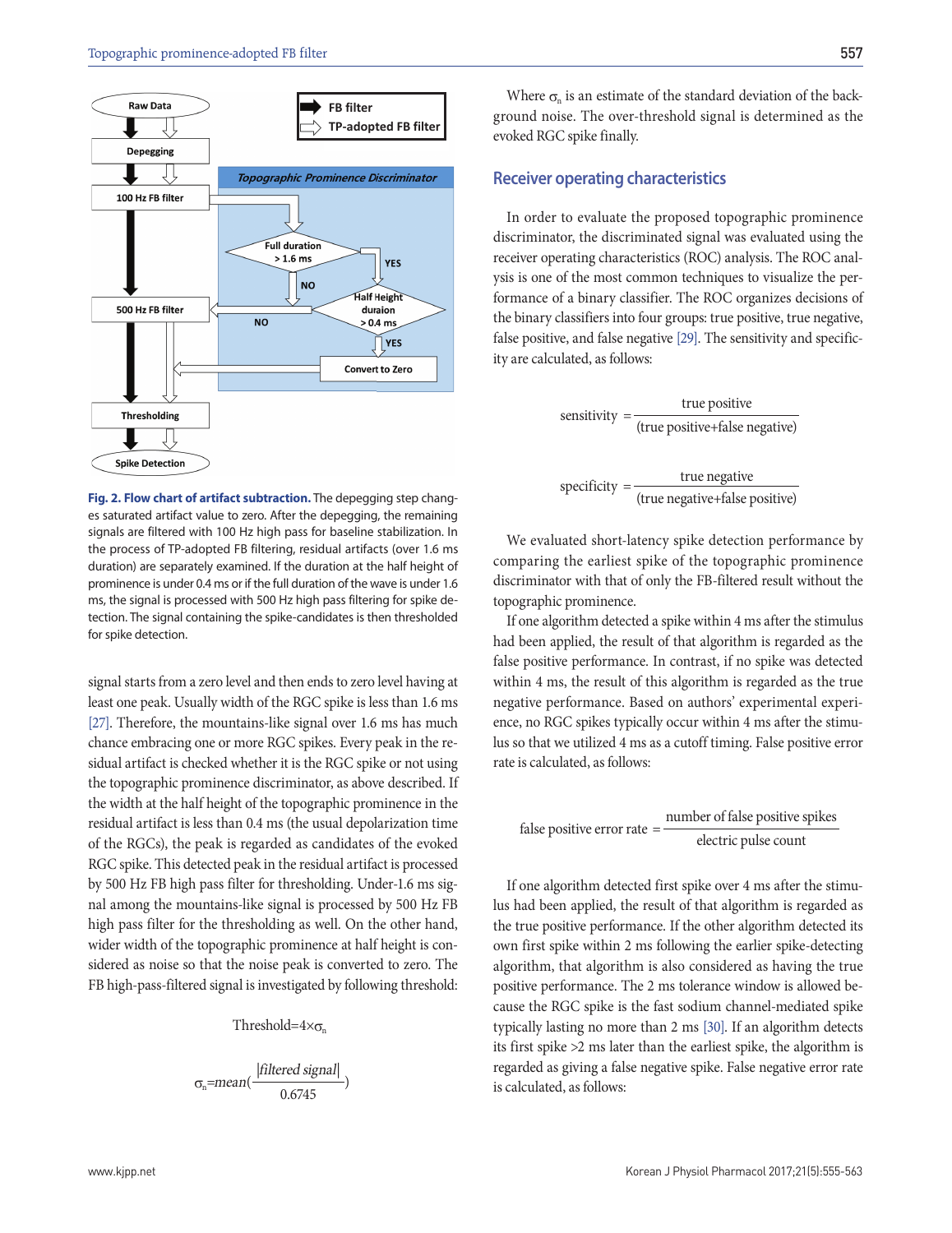false negative error rate  $=$   $\frac{\text{number of false negative spikes}}{\text{number of false.}}$ electric pulse count

In order to effectively compare and evaluate the TP-adopted FB filter and the only FB filter, we calculated the area under the curve (AUC). The AUC in the ROC defines a quadrangular area composed of  $(0, 0)$ ,  $(1, 0)$ ,  $(1, 1)$ , and  $(1 -$  specificity, sensitivity) in the ROC graph. Larger AUC means better performance.

#### **Retinal preparation**

C3H/HeJ strains (rd1 mice) at postnatal week 10 and higher were used for the retinal degeneration model (number of mouse=3). At this postnatal age, the retinas are no longer responsive to light, but extensive remodeling of the inner retina has not yet occurred. Instead, functional stability of RGCs is well preserved up to PNW 30 [31]. All mice were purchased from the Jackson Laboratories (Bar Harbor, ME, USA) and were maintained on a 12-hour light/dark cycle. All experimental methods and animal care procedures were approved by the institutional animal care committee of Chungbuk National University (approval number: CBNURA-042-0902-1). Details of the method of retinal patch preparation and stimulation used in our laboratory may be found in [9]. After eliciting short- and long-latency RGC spikes by electrical stimulation, the long-latency spikes (which are network mediated through synaptic transmission), were blocked by application of a  $Ca^{2+}$ -channel blocker, cadmium chloride (CdCl<sub>2</sub>; 20  $\mu$ M). We only showed CdCl<sub>2</sub>-treated, long-latency spike blocked data in this article.

#### **Electrode and data recording system**

The data acquisition system (MEA60 system; Multi Channel Systems GmbH, Reutlingen, Germany) included planar MEA, stimulator (STG1004), amplifier (MEA1060), temperature control units, data acquisition hardware (Mc\_Card) and software (Mc\_ Rack). The MEA contained 64 circular-shaped electrodes in an 8×8 grid layout with electrode diameters of 30 μm and interelectrode distances of 200 μm. The electrodes are coated with porous titanium nitride (TiN) to minimize electrical impedance. The four electrodes at the vertices were inactive. Multi-electrode recordings of the retinal activity were obtained from 60 electrode channels with a bandwidth ranging from 1 to 3,000 Hz at a gain of 1,200. The data sampling rate was 25 kHz/channel. No light was applied for these experiments and spontaneous retinal activity was recorded.

#### **Electrical stimulation**

Using a stimulus generator (STG 1004, Multichannel systems GmbH, Germany), current pulse trains were delivered to the retinal preparation via one of the 60 channels (mostly channel 44

in the middle of the MEA). The remaining channels of the MEA were classified into four groups by distances between the stimulus and recording electrodes on MEA (200~400, 400~600, 600~800, 800~1000 μm) (Fig. 3A). The stimuli consisted of symmetric cathodic phase- $1<sup>st</sup>$  biphasic pulses. We fixed pulse duration at 500  $\mu s$ and applied pulse amplitude at 5, 10, 20, 30, 40, 50, 60  $\mu$ A. Biphasic current pulses were applied once per second (1 Hz, ×50 times) (Fig. 3B).

### **Results**

#### **Comparison of false positive error at 200~400** μ**m inter-electrode distance**

We compared false positive error and false negative error in FB filter and TP-adopted FB filter. With FB filter, there remained huge stimulus artifact and artifact-induced false positive spike, on the other hand, TP-adopted FB filter subtracted an artifact good enough to isolate true spike in current intensity of 10 μA (Fig. 4A). By increasing current intensity to 30 μA, both FB filter and TP-adopted FB filter showed false positive spikes (Fig. 4B). However, the number of false positive spikes is different; 2 vs. 1 in FB filter vs. TP-adopted FB filter. Statistical analysis showed that TPadopted filter significantly decreased the number of false positive spikes throughout all stimulus intensity except 50 μA (Fig. 4C).

#### **Comparison of false negative error at 200~400** μ**m inter-electrode distance**

At current intensity of 10 μA, FB filter detected a true spike, while TP-adopted FB filter missed the true spike, in other words, it had false negative error (Fig. 5A). At current intensity of 30 μA, both FB filter and TP-adopted FB filter missed the true spike.

A) Inter-electrode distance between stimulus electrode and recording electrodes

B) Biphasic current pulse





**Fig. 3. MEA recording and electrical stimulation.** (A) One electrode was used for stimulation (asterisk in the center), while all the others for recording. The recorded signals were classified into four groups by distances between the stimulus and recording electrodes on MEA (200~400, 400~600, 600~800, 800~1000  $\mu$ m). (B) The stimuli consists of cathodic phase-1st biphasic current pulses (Duration (D): 500 μs, Amplitude intensity (A): 5, 10, 20, 30, 40, 50, 60 μA, Inter-stimulus interval (I): 1000 ms, Repetition (R): 50 times).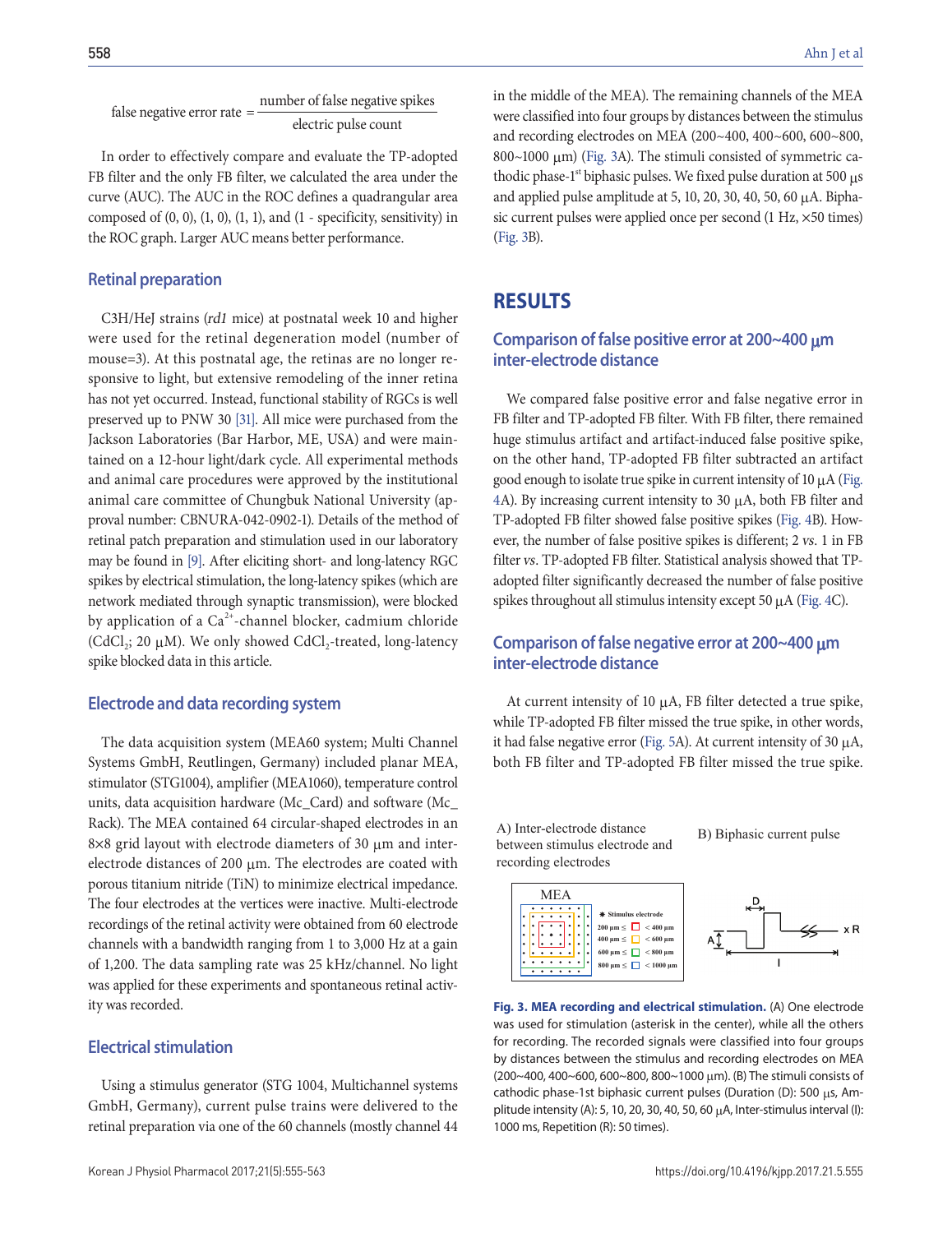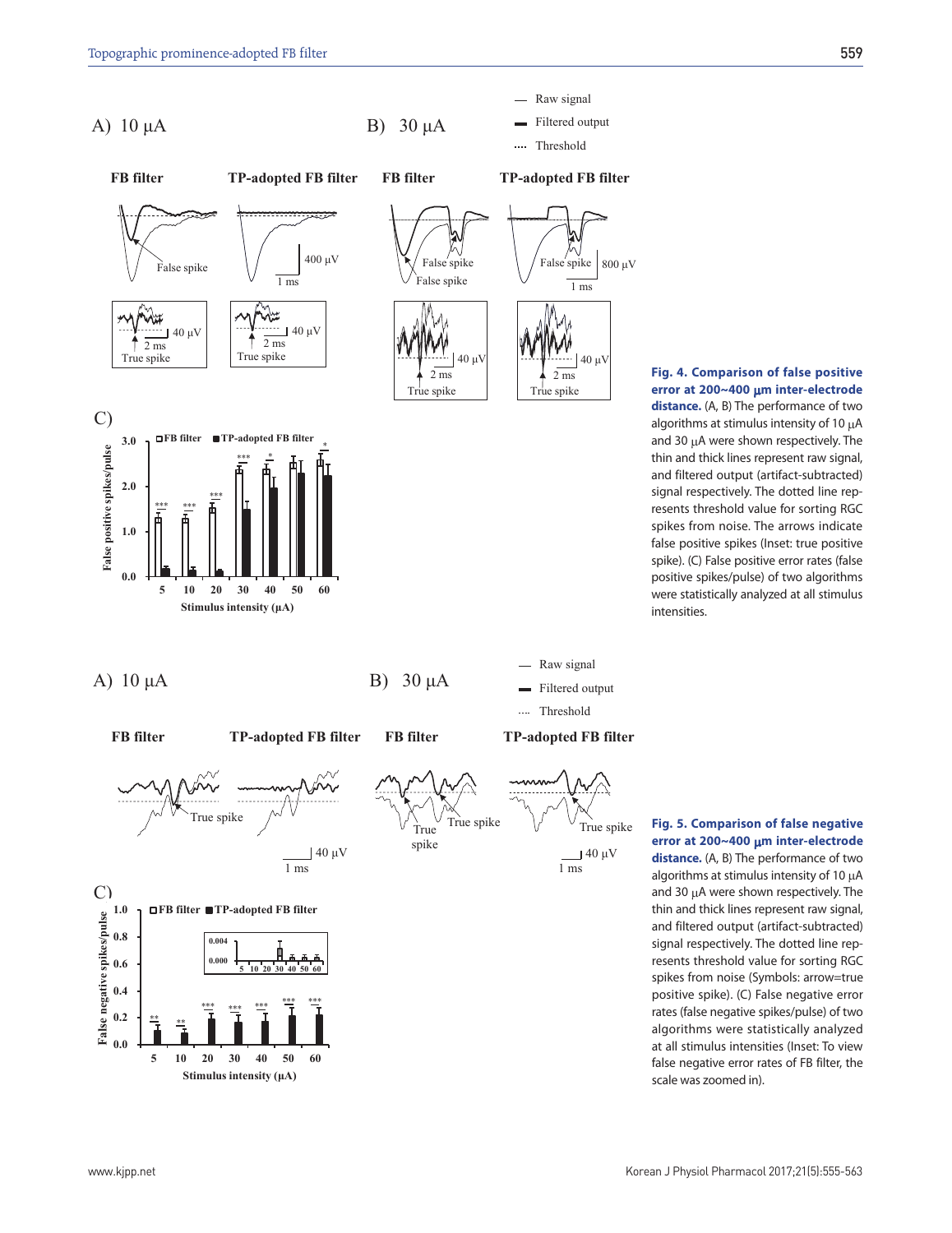However, the number of false negative spike was less with FB filter than TP-adopted filter (0 vs. 1) (Fig. 5B). Statistical analysis showed that TP-adopted FB filter missed true spikes more significantly than FB filter throughout all current intensities (Fig. 5C) (5~10  $\mu$ A: p<0.01, 20~60  $\mu$ A: p<0.001). In spite of statistical differences between two artifact subtraction methods, the numerical value of false negative spikes was still considerably under one with TP-adopted FB filter (e.g. average false negative spikes per pulse at 30 μA was 0.17). It means that the probability with which TPadopted FB filter mistakes a true spike as an artifact is 0.17, on the contrary, probability of finding a true spike is 1 minus 0.17 (0.83) at minimum. The false negative error of TP-adopted FB filter was very small compared with false positive error of FB filter which was more than one throughout all current intensities (Fig. 4C).

### **Comparison of false positive and false negative error according to incremental distances of electrodes**

When inter-electrode distance between stimulus electrode and recording electrodes is apart more than 400 μm, false positive error of FB filter remained more than one spike per pulse and it was substantially larger than that of TP-adopted FB filter throughout all current intensities (p<0.001) (Figs. 6C-6E). On the other hand, false negative error of TP-adopted FB filter declined from 0.17 to 0.08, 0.06, and 0.05 at inter-electrode distance of 200~400, 400~600, 600~800, and 800~1000 μm, respectively (Figs. 7C-E).



**ror according to incremental distances of electrodes.** (A, B) The performance of two algorithms at stimulus intensity of 10 μA and 30 μA were shown respectively at 600~800 μm inter-electrode distance. The thin and thick lines represent raw signal, and filtered output (artifactsubtracted) signal respectively. The dotted line represents threshold value for

sorting RGC spikes from noise. The arrows indicate false positive spikes (Inset: true positive spike). (C~E) False positive error rates (false positive spikes/pulse) of two algorithms at all stimulus intensities were statistically analyzed in terms of inter-electrode distance.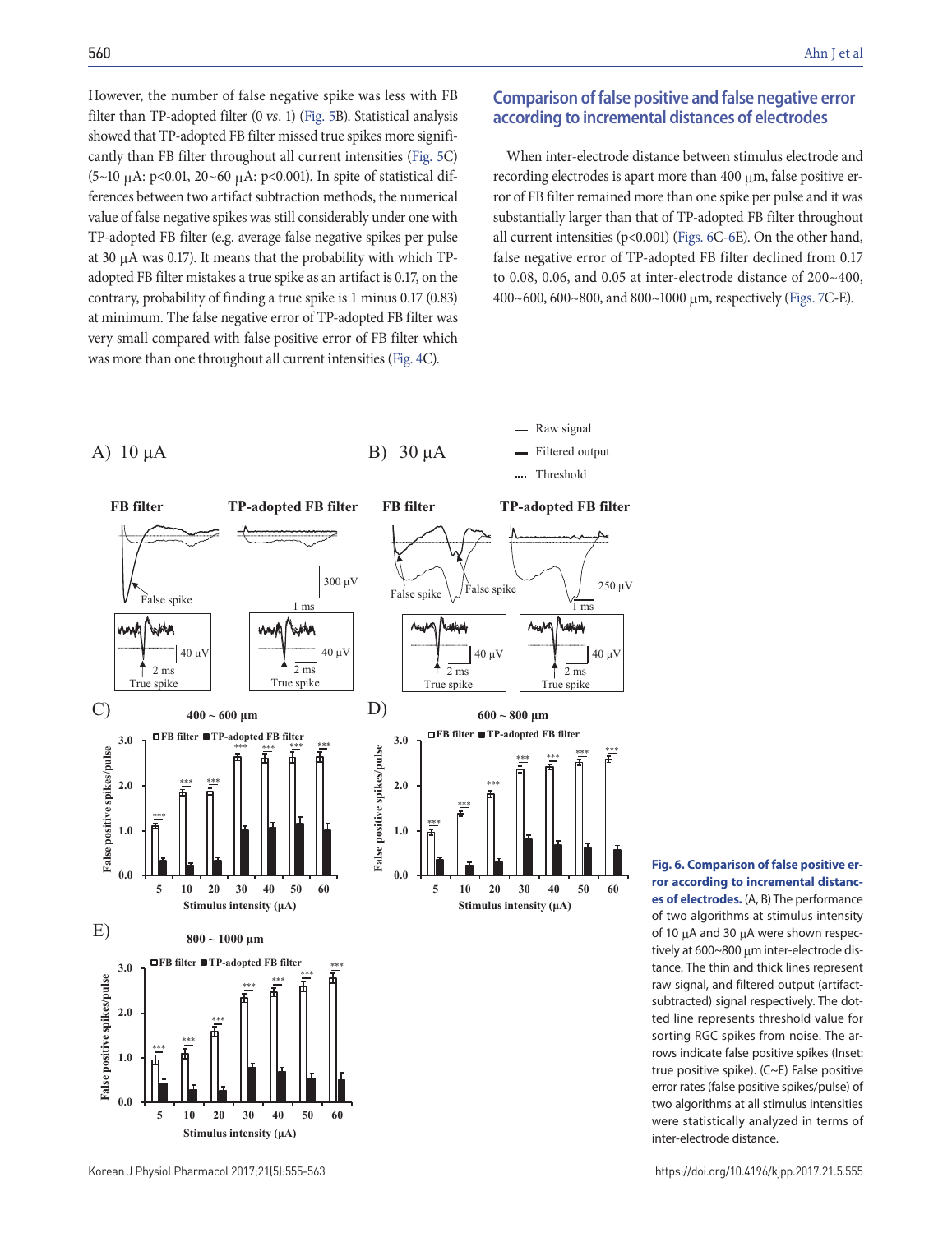

**Fig. 7. Comparison of false negative error according to incremental distances of electrodes.** (A, B) The performance of two algorithms at stimulus intensity of 10 μA and 30 μA were shown respectively at 600~800 μm inter-electrode distance. The thin and thick lines represent raw signal, and filtered output (artifact-subtracted) signal respectively. The dotted line represents threshold value for sorting RGC spikes from noise (Symbols: arrow=true positive spike). (C~E) False negative error rates (false negative spikes/pulse) of two algorithms at all stimulus intensities were statistically analyzed in terms of inter-electrode distance (Inset: To view false negative error rates of FB filter, the scales were zoomed in).

#### **Comparison of AUC graphs**

We calculated AUC value to compare each method's artifact subtraction performance (Fig. 8). The AUC value with FB filter and TP-adopted FB filter was 0.54 and 0.79, respectively. Because ROC analysis comprehensively represents sensitivity and specificity and larger AUC means better performance, TP-adopted FB filter shows better performance than FB-filter alone.

# **Discussion**

#### **Advantages of the adoption of topographic prominence discriminator**

The concept of topographic prominence originates in geology

and geography for calculating heights of local peaks [26]. In this study, we proposed the prominence discriminator to separate the spike from the stimulus artifact by computing their widths. The prominence discriminator has several advantages: First, it can separate the spikes from the stimulus artifacts without further manipulation including pharmacological experiment [13,18,19], or subtraction between responses of over-threshold stimulation and under-threshold stimulation [13,32]. Second, the prominence discriminator increases performance to remove stimulus artifacts. The frequency-based filters have not shown good performance for depressing the stimulus artifacts [28], because these stimulus artifacts have diverse amplitude and frequency. When the prominence discriminator is added to FB-filter, it helps the frequency-based FB filter remove the stimulus artifacts better (Fig. 8).

When a priori knowledge on the features of artifacts is not available, or when the shape and size of them vary for each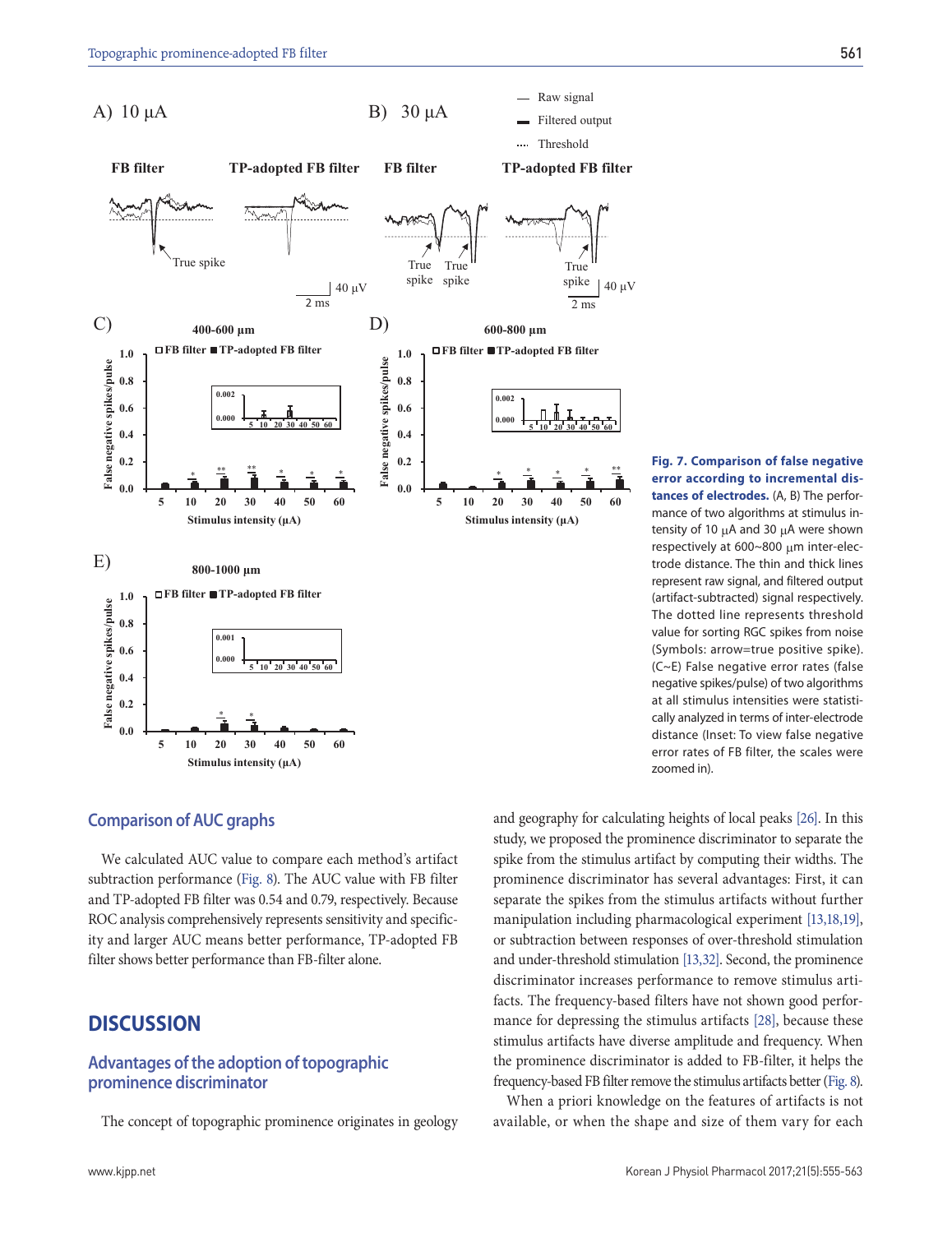

**Fig. 8. Area under the curve (AUC) graph.** (A, B) The AUC graphs of two algorithms were displayed. The areas of grey quadrangle represent AUC value.

stimulus, it has been known to be a tricky problem to distinguish artifacts from spikes. Because stimulus artifact tends to coincide with the short-latency spikes which usually occur within 4~10 ms of the stimulus start. Therefore, it is difficult to isolate the shortlatency spikes from stimulus artifact.

Several artifacts subtraction algorithms reported in the literature including TTX subtraction based on pharmacological manipulation [13,18,19], template subtraction [20], sample-andinterpolate technique [21], and independent component analysis assumed the same shape of artifacts for repetitive stimulation [33]. We present a new method which is robust to the change of duration and height of the artifacts, the prominence discriminator. It can be additionally used with a traditional high-pass filter like forward and backward (FB) filter as shown in Fig. 2. In order to verify the feasibility (usefulness) of the proposed method, we conducted several experiments on subtracting artifacts using FB filter only and FB filter with the prominence discriminator and compared the performance statistically.

#### **Comparison of the topographic discriminatoradopted filter with the only frequency-based filter**

We wanted to see whether the prominence discriminator method could increase the performance of the FB filter regardless of the strength of stimulus and the configuration of MEA. When we increased the current on the stimulus electrode from 10 to 50 μA by 10 μA, the false positive errors also increased for each filter. However, the FB filter with the prominence discriminator shows the better performance under all the conditions. The experiments for performance comparison showed that the prominence discriminator could improve the performance of the traditional frequency-based filter in subtracting artifacts for short-latency spikes.

### **Inter-electrode distance between stimulus and recording electrodes affects false negative error**

Shapes of the stimulus artifacts differ according to distance between the stimulus electrode and the recording electrodes. When we changed the distance between the electrodes from 200 to 1000 μm by 200 μm, the false negative errors decreased. Because we used single channel of MEA as stimulus electrode, the further distance between stimulus and recording electrodes is, the smaller the stimulus current becomes. Therefore, the stimulus artifact becomes smaller on further recording electrodes and smaller artifact can hardly obfuscate the spike. On the other hand, RGC spike amplitude only depends on the distance between the location of RGC and the recording electrode not the distance between stimulus and recording electrodes. Therefore, eventually the chance of false negative error decreases with increment of interelectrode distance (Figs. 7C-E).

#### **Future works**

Even though the prominence discriminator can improve the performance of traditional artifact subtraction algorithms in view of the false positive error, this is not saying that the performance of neural encoding of retinal ganglion cell can be improved as much as the identical rate with the improvement of the false positive error. If this prominence discriminator algorithm can be applied in real time basis, this could improve the spike detection accuracy greatly. We would like to pursue real time basis-adoption of TP discriminator in our future research.

## **ACKNOWLEDGEMENTS**

This work was supported by Goo's grants (NRF-2015R1D1A-1A01056903, NRF-2017M3A9E2056460, research grant of the Chungbuk National University in 2014) and Koo's grants of the Ministry of Science, ICT & Future, Planning (NRF-2017R1D-